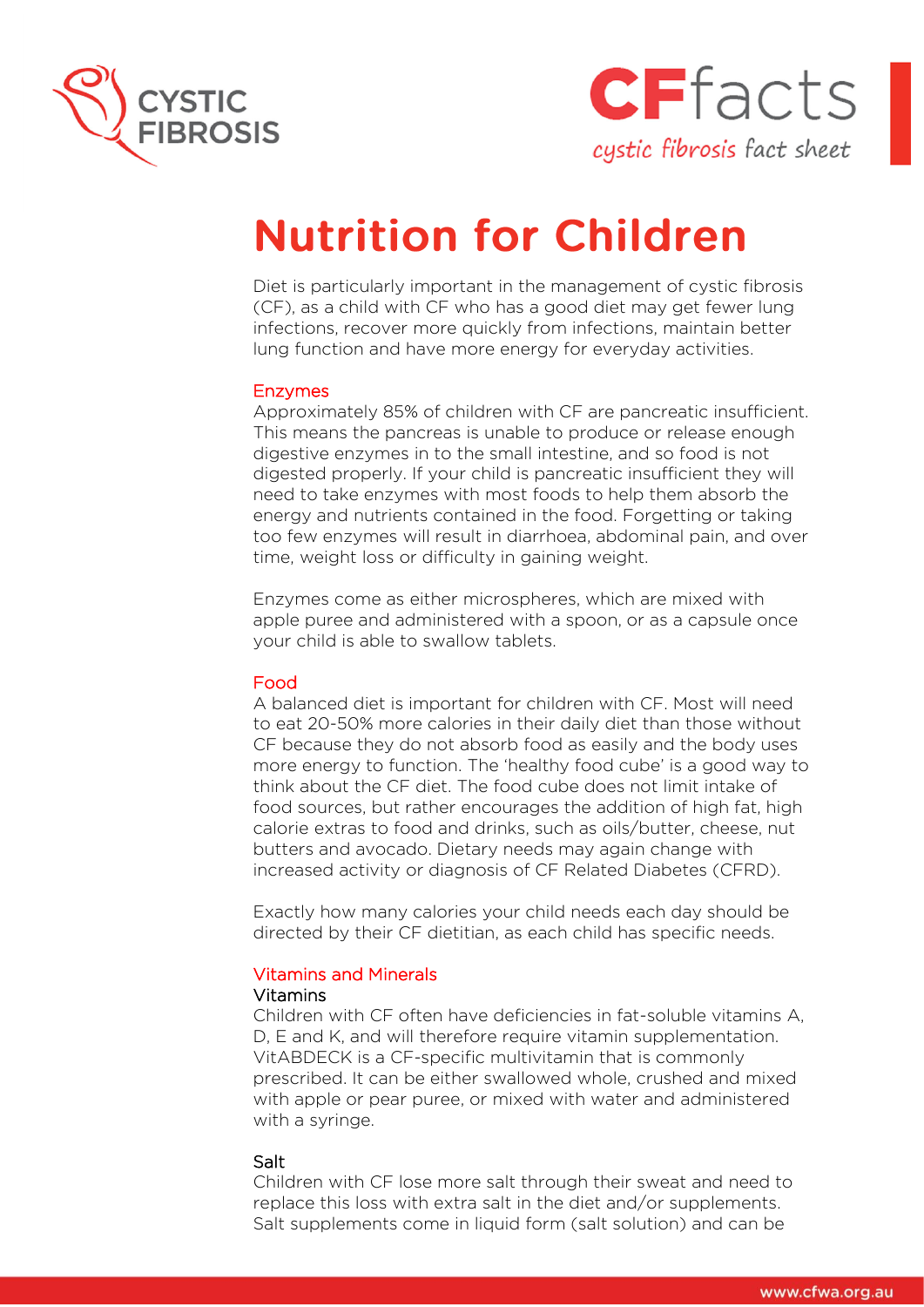



added to milk, water, cordial, puréed fruit or other solids. They also come in tablet form which may be an option once your child learns to swallow capsules. You can also cut the tablet up and administer with yoghurt or another soft food your child enjoys eating. The amount of salt replacement needed varies for each child according to symptoms, dietary intake, climate and activity levels.

# Gaining Weight

Often children with CF will struggle to gain weight despite the use of enzymes and increased caloric intake. Fat 'boosting' is often used to help with weight gain. This is simply adding more fat to a meal so it is higher in calories, without having to consume more food. E.g. adding 2 tablespoons of peanut butter to celery adds an extra 20g of fat.

Other tips include using full-cream milk, avoiding 'low-fat' food options, using supplement drinks, adding sauces to food and having ready-to-eat snacks on hand at all times. Supplemental feeding directly into the stomach via a percutaneous endoscopic gastrostomy (PEG) may also be needed if, despite all other options, weight gain is still an issue.

# Bowel Health

Children with CF can experience malabsorption (inadequate uptake of nutrients from food), which can be revealed by their bowel movements.

# Signs of malabsorption include:

- ulcers in the mouth or bottom
- excessive tummy pain, diarrhoea or wind
- very bad smelling bowel movements
- loose or greasy/oily bowel movements
- nappy rash
- mouth sores and irritation around the mouth (this can be common during the first month of taking enzymes)

These symptoms can occur from incorrect enzyme dosage. If this is a common recurrence, you should speak with the CF dietitian.